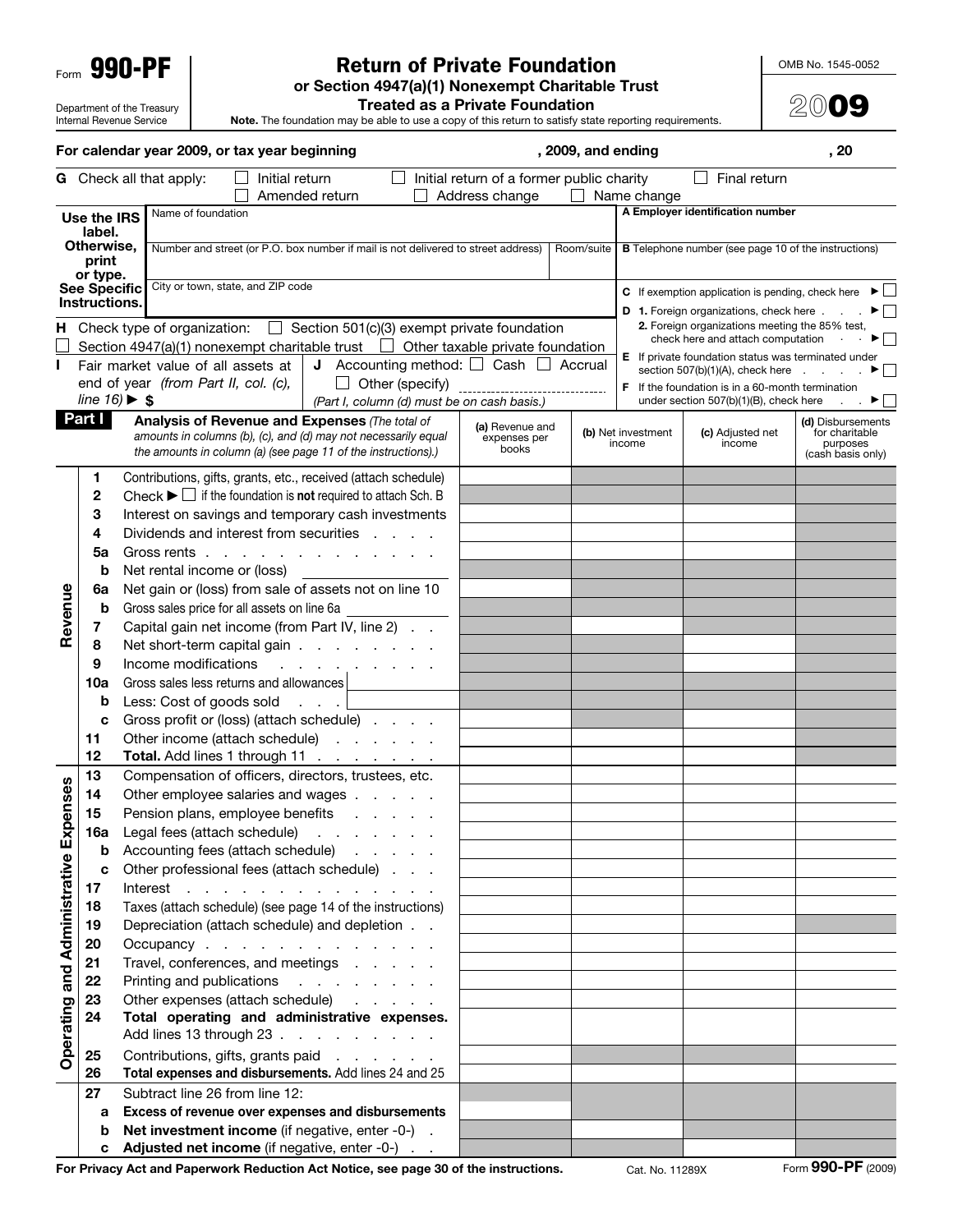|                             |                                                                                                                                                                                                                                                   | Form 990-PF (2009)                                                                                                                                           |                   |                | Page 2                |  |
|-----------------------------|---------------------------------------------------------------------------------------------------------------------------------------------------------------------------------------------------------------------------------------------------|--------------------------------------------------------------------------------------------------------------------------------------------------------------|-------------------|----------------|-----------------------|--|
|                             | Part II                                                                                                                                                                                                                                           | Attached schedules and amounts in the description column<br><b>Balance Sheets</b>                                                                            | Beginning of year |                | End of year           |  |
|                             |                                                                                                                                                                                                                                                   | should be for end-of-year amounts only. (See instructions.)                                                                                                  | (a) Book Value    | (b) Book Value | (c) Fair Market Value |  |
|                             | 1                                                                                                                                                                                                                                                 | Cash-non-interest-bearing<br>the contract of the contract of the                                                                                             |                   |                |                       |  |
|                             | $\mathbf{2}$                                                                                                                                                                                                                                      | Savings and temporary cash investments                                                                                                                       |                   |                |                       |  |
|                             | 3                                                                                                                                                                                                                                                 |                                                                                                                                                              |                   |                |                       |  |
|                             |                                                                                                                                                                                                                                                   |                                                                                                                                                              |                   |                |                       |  |
|                             | 4                                                                                                                                                                                                                                                 |                                                                                                                                                              |                   |                |                       |  |
|                             |                                                                                                                                                                                                                                                   |                                                                                                                                                              |                   |                |                       |  |
|                             | 5                                                                                                                                                                                                                                                 | Grants receivable                                                                                                                                            |                   |                |                       |  |
|                             | 6                                                                                                                                                                                                                                                 | Receivables due from officers, directors, trustees, and other                                                                                                |                   |                |                       |  |
|                             |                                                                                                                                                                                                                                                   | disqualified persons (attach schedule) (see page 16 of the<br>$instructions)$ .                                                                              |                   |                |                       |  |
|                             |                                                                                                                                                                                                                                                   |                                                                                                                                                              |                   |                |                       |  |
|                             | 7                                                                                                                                                                                                                                                 | Other notes and loans receivable (attach schedule) > ___________________________                                                                             |                   |                |                       |  |
|                             |                                                                                                                                                                                                                                                   |                                                                                                                                                              |                   |                |                       |  |
| Assets                      | 8                                                                                                                                                                                                                                                 | Inventories for sale or use                                                                                                                                  |                   |                |                       |  |
|                             | 9                                                                                                                                                                                                                                                 | Prepaid expenses and deferred charges                                                                                                                        |                   |                |                       |  |
|                             | 10a                                                                                                                                                                                                                                               | Investments-U.S. and state government obligations (attach schedule)                                                                                          |                   |                |                       |  |
|                             | b                                                                                                                                                                                                                                                 | Investments-corporate stock (attach schedule)                                                                                                                |                   |                |                       |  |
|                             | c                                                                                                                                                                                                                                                 | Investments-corporate bonds (attach schedule)<br>Investments-land, buildings, and equipment: basis<br>                                                       |                   |                |                       |  |
|                             | 11                                                                                                                                                                                                                                                | Less: accumulated depreciation (attach schedule) > _____________________________                                                                             |                   |                |                       |  |
|                             | 12                                                                                                                                                                                                                                                | Investments-mortgage loans                                                                                                                                   |                   |                |                       |  |
|                             | 13                                                                                                                                                                                                                                                | Investments-other (attach schedule)                                                                                                                          |                   |                |                       |  |
|                             | 14                                                                                                                                                                                                                                                | Land, buildings, and equipment: basis > contain contained and hall and hand, buildings, and equipment:                                                       |                   |                |                       |  |
|                             |                                                                                                                                                                                                                                                   | Less: accumulated depreciation (attach schedule) > _____________________________                                                                             |                   |                |                       |  |
|                             | 15                                                                                                                                                                                                                                                |                                                                                                                                                              |                   |                |                       |  |
|                             | 16                                                                                                                                                                                                                                                | Total assets (to be completed by all filers-see the                                                                                                          |                   |                |                       |  |
|                             |                                                                                                                                                                                                                                                   | instructions. Also, see page 1, item l)                                                                                                                      |                   |                |                       |  |
|                             | 17                                                                                                                                                                                                                                                | Accounts payable and accrued expenses                                                                                                                        |                   |                |                       |  |
|                             | 18                                                                                                                                                                                                                                                | Grants payable                                                                                                                                               |                   |                |                       |  |
|                             | 19                                                                                                                                                                                                                                                | Deferred revenue                                                                                                                                             |                   |                |                       |  |
|                             | 20                                                                                                                                                                                                                                                | Loans from officers, directors, trustees, and other disqualified persons                                                                                     |                   |                |                       |  |
| Liabilities                 | 21                                                                                                                                                                                                                                                | Mortgages and other notes payable (attach schedule)                                                                                                          |                   |                |                       |  |
|                             | 22                                                                                                                                                                                                                                                | Other liabilities (describe $\blacktriangleright$                                                                                                            |                   |                |                       |  |
|                             | 23                                                                                                                                                                                                                                                | Total liabilities (add lines 17 through 22)                                                                                                                  |                   |                |                       |  |
|                             |                                                                                                                                                                                                                                                   | Foundations that follow SFAS 117, check here $\Box$ $\blacktriangleright$ $\Box$                                                                             |                   |                |                       |  |
|                             |                                                                                                                                                                                                                                                   | and complete lines 24 through 26 and lines 30 and 31.                                                                                                        |                   |                |                       |  |
|                             | 24                                                                                                                                                                                                                                                | Unrestricted                                                                                                                                                 |                   |                |                       |  |
|                             | 25                                                                                                                                                                                                                                                | Temporarily restricted                                                                                                                                       |                   |                |                       |  |
|                             | 26                                                                                                                                                                                                                                                | Permanently restricted                                                                                                                                       |                   |                |                       |  |
|                             |                                                                                                                                                                                                                                                   | Foundations that do not follow SFAS 117, check here ▶ □                                                                                                      |                   |                |                       |  |
|                             |                                                                                                                                                                                                                                                   | and complete lines 27 through 31.                                                                                                                            |                   |                |                       |  |
| Net Assets or Fund Balances | 27                                                                                                                                                                                                                                                | Capital stock, trust principal, or current funds                                                                                                             |                   |                |                       |  |
|                             | 28                                                                                                                                                                                                                                                | Paid-in or capital surplus, or land, bldg., and equipment fund                                                                                               |                   |                |                       |  |
|                             | 29                                                                                                                                                                                                                                                | Retained earnings, accumulated income, endowment, or other funds                                                                                             |                   |                |                       |  |
|                             | 30                                                                                                                                                                                                                                                | Total net assets or fund balances (see page 17 of the                                                                                                        |                   |                |                       |  |
|                             |                                                                                                                                                                                                                                                   | $instructions)$ .                                                                                                                                            |                   |                |                       |  |
|                             | 31                                                                                                                                                                                                                                                | Total liabilities and net assets/fund balances (see page 17                                                                                                  |                   |                |                       |  |
|                             |                                                                                                                                                                                                                                                   | of the instructions) $\cdots$ $\cdots$ $\cdots$ $\cdots$ $\cdots$                                                                                            |                   |                |                       |  |
|                             | Part III                                                                                                                                                                                                                                          | Analysis of Changes in Net Assets or Fund Balances<br>1 Total net assets or fund balances at beginning of year-Part II, column (a), line 30 (must agree with |                   |                |                       |  |
|                             |                                                                                                                                                                                                                                                   |                                                                                                                                                              |                   |                |                       |  |
|                             |                                                                                                                                                                                                                                                   |                                                                                                                                                              |                   |                | 1.                    |  |
| 2                           |                                                                                                                                                                                                                                                   |                                                                                                                                                              |                   |                | $\mathbf{2}$<br>3     |  |
| З                           |                                                                                                                                                                                                                                                   |                                                                                                                                                              |                   |                | $\overline{4}$        |  |
|                             |                                                                                                                                                                                                                                                   | Decreases not included in line 2 (itemize) ▶                                                                                                                 |                   |                | 5                     |  |
|                             | 5 Decreases not included in line 2 (itemize) <b>Decrease and Conferent Conferent Conference Conference Conference</b><br>6 Total net assets or fund balances at end of year (line 4 minus line 5)—Part II, column (b), line 30<br>$6\overline{6}$ |                                                                                                                                                              |                   |                |                       |  |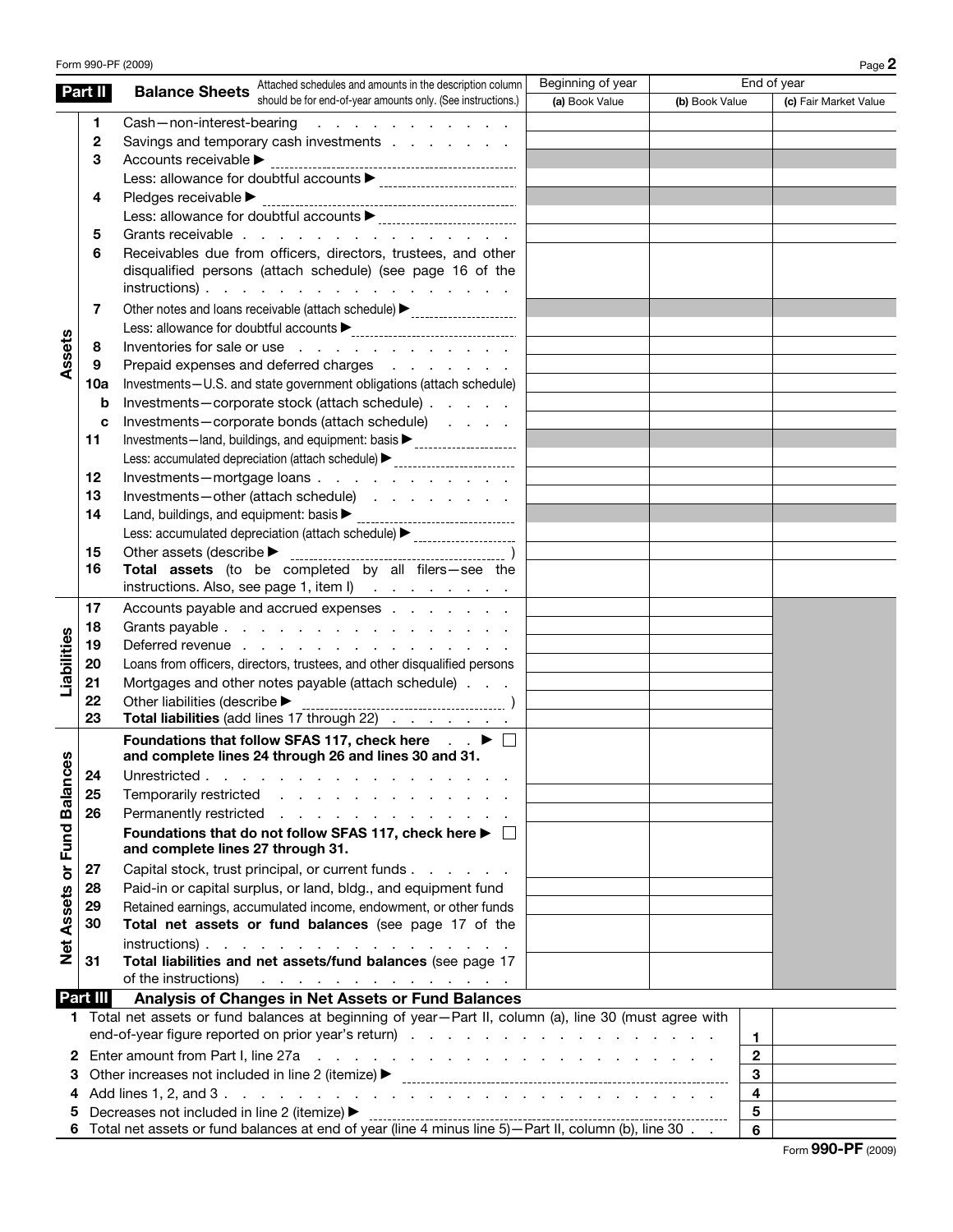|                | Form 990-PF (2009)                                            |                                                                                                                                                                                                                                |                                                                                 |                                                 |                                      | Page 3                                                                   |
|----------------|---------------------------------------------------------------|--------------------------------------------------------------------------------------------------------------------------------------------------------------------------------------------------------------------------------|---------------------------------------------------------------------------------|-------------------------------------------------|--------------------------------------|--------------------------------------------------------------------------|
| <b>Part IV</b> |                                                               | <b>Capital Gains and Losses for Tax on Investment Income</b>                                                                                                                                                                   |                                                                                 |                                                 |                                      |                                                                          |
|                |                                                               | (a) List and describe the kind(s) of property sold (e.g., real estate,<br>2-story brick warehouse; or common stock, 200 shs. MLC Co.)                                                                                          |                                                                                 | (b) How acquired<br>P-Purchase<br>D-Donation    | (c) Date acquired<br>(mo., day, yr.) | (d) Date sold<br>(mo., day, yr.)                                         |
| 1a             |                                                               |                                                                                                                                                                                                                                |                                                                                 |                                                 |                                      |                                                                          |
| b              |                                                               |                                                                                                                                                                                                                                |                                                                                 |                                                 |                                      |                                                                          |
| c              |                                                               |                                                                                                                                                                                                                                |                                                                                 |                                                 |                                      |                                                                          |
| d              |                                                               |                                                                                                                                                                                                                                |                                                                                 |                                                 |                                      |                                                                          |
| е              |                                                               |                                                                                                                                                                                                                                |                                                                                 |                                                 |                                      |                                                                          |
|                | (e) Gross sales price                                         | (f) Depreciation allowed<br>(or allowable)                                                                                                                                                                                     |                                                                                 | (g) Cost or other basis<br>plus expense of sale |                                      | (h) Gain or (loss)<br>(e) $plus(f)$ minus $(g)$                          |
| а              |                                                               |                                                                                                                                                                                                                                |                                                                                 |                                                 |                                      |                                                                          |
| b              |                                                               |                                                                                                                                                                                                                                |                                                                                 |                                                 |                                      |                                                                          |
| c              |                                                               |                                                                                                                                                                                                                                |                                                                                 |                                                 |                                      |                                                                          |
| d              |                                                               |                                                                                                                                                                                                                                |                                                                                 |                                                 |                                      |                                                                          |
| е              |                                                               |                                                                                                                                                                                                                                |                                                                                 |                                                 |                                      |                                                                          |
|                |                                                               | Complete only for assets showing gain in column (h) and owned by the foundation on 12/31/69                                                                                                                                    |                                                                                 |                                                 |                                      |                                                                          |
|                |                                                               |                                                                                                                                                                                                                                |                                                                                 | (k) Excess of col. (i)                          |                                      | (I) Gains (Col. (h) gain minus<br>col. (k), but not less than $-0$ -) or |
|                | (i) F.M.V. as of $12/31/69$                                   | (i) Adjusted basis<br>as of 12/31/69                                                                                                                                                                                           |                                                                                 | over col. (j), if any                           |                                      | Losses (from col. (h))                                                   |
| а              |                                                               |                                                                                                                                                                                                                                |                                                                                 |                                                 |                                      |                                                                          |
| b              |                                                               |                                                                                                                                                                                                                                |                                                                                 |                                                 |                                      |                                                                          |
| c              |                                                               |                                                                                                                                                                                                                                |                                                                                 |                                                 |                                      |                                                                          |
| d              |                                                               |                                                                                                                                                                                                                                |                                                                                 |                                                 |                                      |                                                                          |
| е              |                                                               |                                                                                                                                                                                                                                |                                                                                 |                                                 |                                      |                                                                          |
| $\mathbf{2}$   | Capital gain net income or (net capital loss)                 |                                                                                                                                                                                                                                | If gain, also enter in Part I, line 7<br>If (loss), enter -0- in Part I, line 7 |                                                 | 2                                    |                                                                          |
| 3              |                                                               | Net short-term capital gain or (loss) as defined in sections 1222(5) and (6):<br>If gain, also enter in Part I, line 8, column (c) (see pages 13 and 17 of the instructions).                                                  |                                                                                 |                                                 |                                      |                                                                          |
|                | If (loss), enter -0- in Part I, line 8                        | والمتعاون والمتعاون والمتعاون والمتعاون والمتعاون والمتعاون والمناوب                                                                                                                                                           |                                                                                 |                                                 | 3                                    |                                                                          |
| <b>Part V</b>  |                                                               | Qualification Under Section 4940(e) for Reduced Tax on Net Investment Income                                                                                                                                                   |                                                                                 |                                                 |                                      |                                                                          |
|                |                                                               | (For optional use by domestic private foundations subject to the section 4940(a) tax on net investment income.)                                                                                                                |                                                                                 |                                                 |                                      |                                                                          |
|                | If section 4940(d)(2) applies, leave this part blank.         |                                                                                                                                                                                                                                |                                                                                 |                                                 |                                      |                                                                          |
|                |                                                               | Was the foundation liable for the section 4942 tax on the distributable amount of any year in the base period?<br>If "Yes," the foundation does not qualify under section 4940(e). Do not complete this part.                  |                                                                                 |                                                 |                                      | Yes $  $<br>No.                                                          |
| 1              |                                                               | Enter the appropriate amount in each column for each year; see page 18 of the instructions before making any entries.                                                                                                          |                                                                                 |                                                 |                                      |                                                                          |
|                | (a)                                                           | (b)                                                                                                                                                                                                                            |                                                                                 | (c)                                             |                                      | (d)                                                                      |
|                | Base period years<br>Calendar year (or tax year beginning in) | Adjusted qualifying distributions                                                                                                                                                                                              |                                                                                 | Net value of noncharitable-use assets           |                                      | Distribution ratio<br>(col. (b) divided by col. (c))                     |
|                | 2008                                                          |                                                                                                                                                                                                                                |                                                                                 |                                                 |                                      |                                                                          |
|                | 2007                                                          |                                                                                                                                                                                                                                |                                                                                 |                                                 |                                      |                                                                          |
|                | 2006                                                          |                                                                                                                                                                                                                                |                                                                                 |                                                 |                                      |                                                                          |
|                | 2005                                                          |                                                                                                                                                                                                                                |                                                                                 |                                                 |                                      |                                                                          |
|                | 2004                                                          |                                                                                                                                                                                                                                |                                                                                 |                                                 |                                      |                                                                          |
| $\mathbf{2}$   | <b>Total</b> of line 1, column (d)                            | and the contract of the contract of the contract of the contract of                                                                                                                                                            |                                                                                 |                                                 | $\overline{2}$                       |                                                                          |
| 3              |                                                               | Average distribution ratio for the 5-year base period-divide the total on line 2 by 5, or by the<br>number of years the foundation has been in existence if less than 5 years                                                  |                                                                                 | and the state of the state of the               | 3                                    |                                                                          |
|                |                                                               |                                                                                                                                                                                                                                |                                                                                 |                                                 |                                      |                                                                          |
| 4              |                                                               | Enter the net value of noncharitable-use assets for 2009 from Part X, line 5                                                                                                                                                   |                                                                                 |                                                 | 4                                    |                                                                          |
| 5              | Multiply line 4 by line 3                                     |                                                                                                                                                                                                                                |                                                                                 |                                                 | 5                                    |                                                                          |
| 6              |                                                               | Enter 1% of net investment income (1% of Part I, line 27b)                                                                                                                                                                     |                                                                                 |                                                 | 6                                    |                                                                          |
| 7              | Add lines 5 and 6                                             | and the contract of the contract of the contract of the contract of the contract of the contract of the contract of the contract of the contract of the contract of the contract of the contract of the contract of the contra |                                                                                 |                                                 | 7                                    |                                                                          |
| 8              |                                                               | Enter qualifying distributions from Part XII, line 4                                                                                                                                                                           |                                                                                 |                                                 | 8                                    |                                                                          |
|                | Part VI instructions on page 18.                              | If line 8 is equal to or greater than line 7, check the box in Part VI, line 1b, and complete that part using a 1% tax rate. See the                                                                                           |                                                                                 |                                                 |                                      |                                                                          |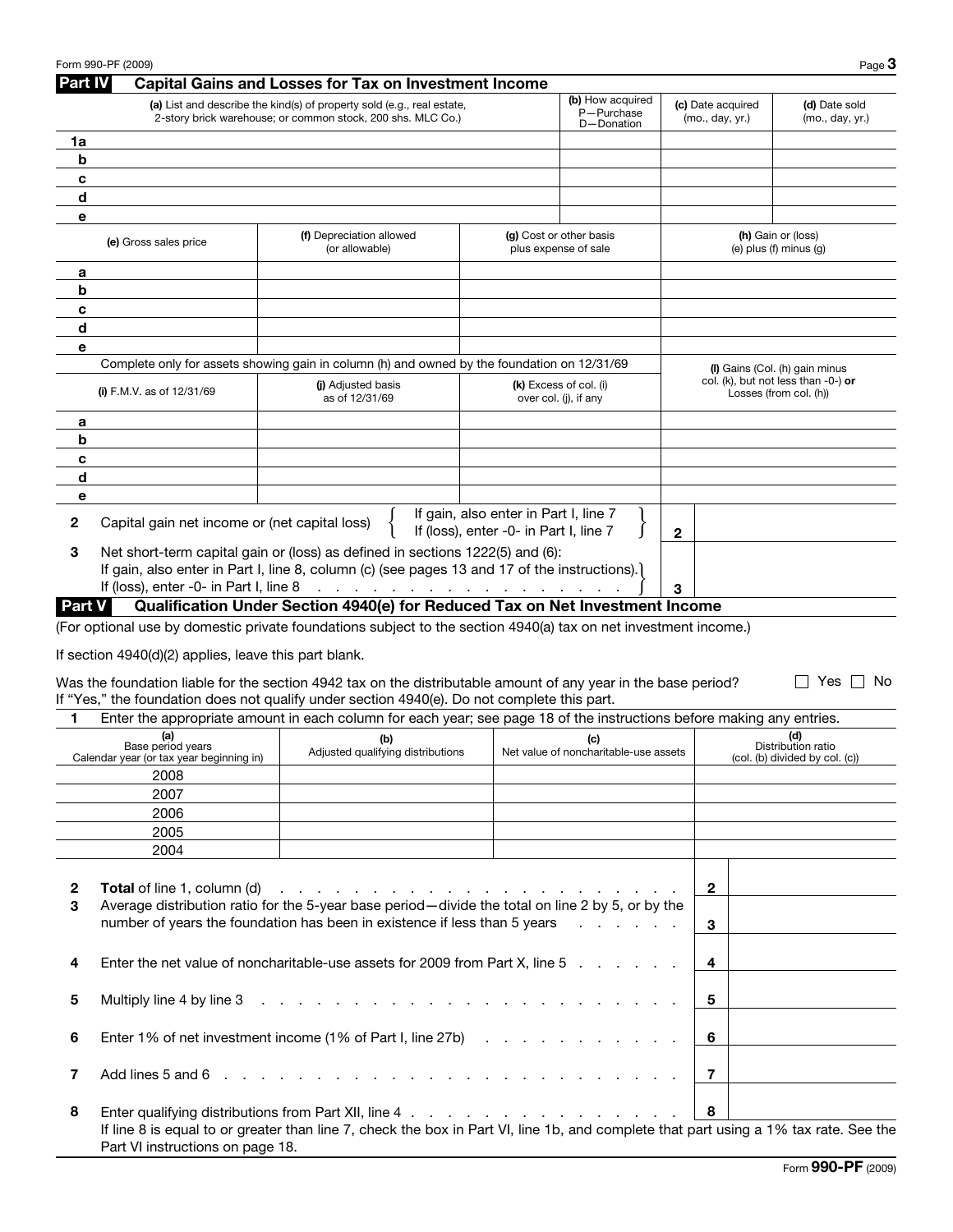|                   | Form 990-PF (2009)                                                                                                                                                                                                                                          |                |                  | Page 4 |  |  |
|-------------------|-------------------------------------------------------------------------------------------------------------------------------------------------------------------------------------------------------------------------------------------------------------|----------------|------------------|--------|--|--|
| <b>Part VI</b>    | Excise Tax Based on Investment Income (Section 4940(a), 4940(b), 4940(e), or 4948–see page 18 of the instructions)                                                                                                                                          |                |                  |        |  |  |
|                   | <b>1a</b> Exempt operating foundations described in section 4940(d)(2), check here $\blacktriangleright \Box$ and enter "N/A" on line 1.<br>Date of ruling or determination letter:                                                                         |                |                  |        |  |  |
|                   | Domestic foundations that meet the section 4940(e) requirements in Part V, check<br>1                                                                                                                                                                       |                |                  |        |  |  |
|                   | here $\blacktriangleright \Box$ and enter 1% of Part I, line 27b<br>and the contract of the contract of the                                                                                                                                                 |                |                  |        |  |  |
| c                 | All other domestic foundations enter 2% of line 27b. Exempt foreign organizations enter 4% of<br>Part I, line 12, col. (b)                                                                                                                                  |                |                  |        |  |  |
| 2                 | $\mathbf{2}$<br>Tax under section 511 (domestic section 4947(a)(1) trusts and taxable foundations only. Others enter -0-)                                                                                                                                   |                |                  |        |  |  |
| З                 | 3                                                                                                                                                                                                                                                           |                |                  |        |  |  |
| 4                 | $\overline{\mathbf{4}}$<br>Subtitle A (income) tax (domestic section 4947(a)(1) trusts and taxable foundations only. Others enter -0-)                                                                                                                      |                |                  |        |  |  |
| 5                 | Tax based on investment income. Subtract line 4 from line 3. If zero or less, enter -0-<br>5                                                                                                                                                                |                |                  |        |  |  |
| 6                 | Credits/Payments:                                                                                                                                                                                                                                           |                |                  |        |  |  |
| а                 | 2009 estimated tax payments and 2008 overpayment credited to 2009<br>6a                                                                                                                                                                                     |                |                  |        |  |  |
| b                 | Exempt foreign organizations-tax withheld at source<br>6b                                                                                                                                                                                                   |                |                  |        |  |  |
| с                 | Tax paid with application for extension of time to file (Form 8868).<br>6c                                                                                                                                                                                  |                |                  |        |  |  |
| d                 | 6d<br>Backup withholding erroneously withheld                                                                                                                                                                                                               |                |                  |        |  |  |
| 7                 | 7<br>Total credits and payments. Add lines 6a through 6d                                                                                                                                                                                                    |                |                  |        |  |  |
| 8                 | Enter any <b>penalty</b> for underpayment of estimated tax. Check here $\Box$ if Form 2220 is attached<br>8                                                                                                                                                 |                |                  |        |  |  |
| 9                 | Tax due. If the total of lines 5 and 8 is more than line 7, enter amount owed<br>9<br>and the company of the company                                                                                                                                        |                |                  |        |  |  |
| 10<br>11          | 10<br><b>Overpayment.</b> If line 7 is more than the total of lines 5 and 8, enter the <b>amount overpaid</b> .<br>Enter the amount of line 10 to be: Credited to 2010 estimated tax $\blacktriangleright$<br>11                                            |                |                  |        |  |  |
| <b>Part VII-A</b> | Refunded<br><b>Statements Regarding Activities</b>                                                                                                                                                                                                          |                |                  |        |  |  |
| 1a                | During the tax year, did the foundation attempt to influence any national, state, or local legislation or did it                                                                                                                                            |                | Yes              | No.    |  |  |
|                   | participate or intervene in any political campaign?                                                                                                                                                                                                         | 1a             |                  |        |  |  |
| b                 | Did it spend more than \$100 during the year (either directly or indirectly) for political purposes (see page 19                                                                                                                                            | 1b             |                  |        |  |  |
|                   | If the answer is "Yes" to 1a or 1b, attach a detailed description of the activities and copies of any materials<br>published or distributed by the foundation in connection with the activities.                                                            |                |                  |        |  |  |
|                   | Did the foundation file Form 1120-POL for this year?                                                                                                                                                                                                        |                |                  |        |  |  |
| d                 | Enter the amount (if any) of tax on political expenditures (section 4955) imposed during the year:                                                                                                                                                          |                |                  |        |  |  |
| е                 | (1) On the foundation. $\triangleright$ \$<br>(2) On foundation managers. $\triangleright$ \$<br>Enter the reimbursement (if any) paid by the foundation during the year for political expenditure tax imposed                                              |                |                  |        |  |  |
| 2                 | on foundation managers. $\triangleright$ \$<br>Has the foundation engaged in any activities that have not previously been reported to the IRS?                                                                                                              | $\mathbf{2}$   |                  |        |  |  |
| 3                 | If "Yes," attach a detailed description of the activities.<br>Has the foundation made any changes, not previously reported to the IRS, in its governing instrument, articles of                                                                             |                |                  |        |  |  |
|                   | incorporation, or bylaws, or other similar instruments? If "Yes," attach a conformed copy of the changes                                                                                                                                                    | 3              |                  |        |  |  |
| 4a                | Did the foundation have unrelated business gross income of \$1,000 or more during the year?                                                                                                                                                                 | 4a             |                  |        |  |  |
| b                 | If "Yes," has it filed a tax return on Form 990-T for this year?                                                                                                                                                                                            | 4b             |                  |        |  |  |
| 5                 | Was there a liquidation, termination, dissolution, or substantial contraction during the year?<br>If "Yes," attach the statement required by General Instruction T.                                                                                         | 5              |                  |        |  |  |
| 6                 | Are the requirements of section 508(e) (relating to sections 4941 through 4945) satisfied either:                                                                                                                                                           |                |                  |        |  |  |
|                   | · By language in the governing instrument, or                                                                                                                                                                                                               |                |                  |        |  |  |
|                   | • By state legislation that effectively amends the governing instrument so that no mandatory directions that                                                                                                                                                |                |                  |        |  |  |
|                   | conflict with the state law remain in the governing instrument?<br>the contract of the contract of the contract of the contract of the contract of the contract of the contract of                                                                          | 6              |                  |        |  |  |
| 7<br>8а           | Did the foundation have at least \$5,000 in assets at any time during the year? If "Yes," complete Part II, col. (c), and Part XV<br>Enter the states to which the foundation reports or with which it is registered (see page 19 of the<br>instructions) ▶ | $\overline{7}$ |                  |        |  |  |
| b                 | If the answer is "Yes" to line 7, has the foundation furnished a copy of Form 990-PF to the Attorney General<br>(or designate) of each state as required by General Instruction G? If "No," attach explanation<br>and a state of                            | 8b             |                  |        |  |  |
| 9                 | Is the foundation claiming status as a private operating foundation within the meaning of section 4942(j)(3) or                                                                                                                                             |                |                  |        |  |  |
|                   | 4942(j)(5) for calendar year 2009 or the taxable year beginning in 2009 (see instructions for Part XIV on page                                                                                                                                              |                |                  |        |  |  |
|                   | 27)? If "Yes," complete Part XIV                                                                                                                                                                                                                            | 9              |                  |        |  |  |
| 10                | Did any persons become substantial contributors during the tax year? If "Yes," attach a schedule listing their                                                                                                                                              |                |                  |        |  |  |
|                   |                                                                                                                                                                                                                                                             | 10             |                  |        |  |  |
|                   |                                                                                                                                                                                                                                                             |                | $000$ DE $(0000$ |        |  |  |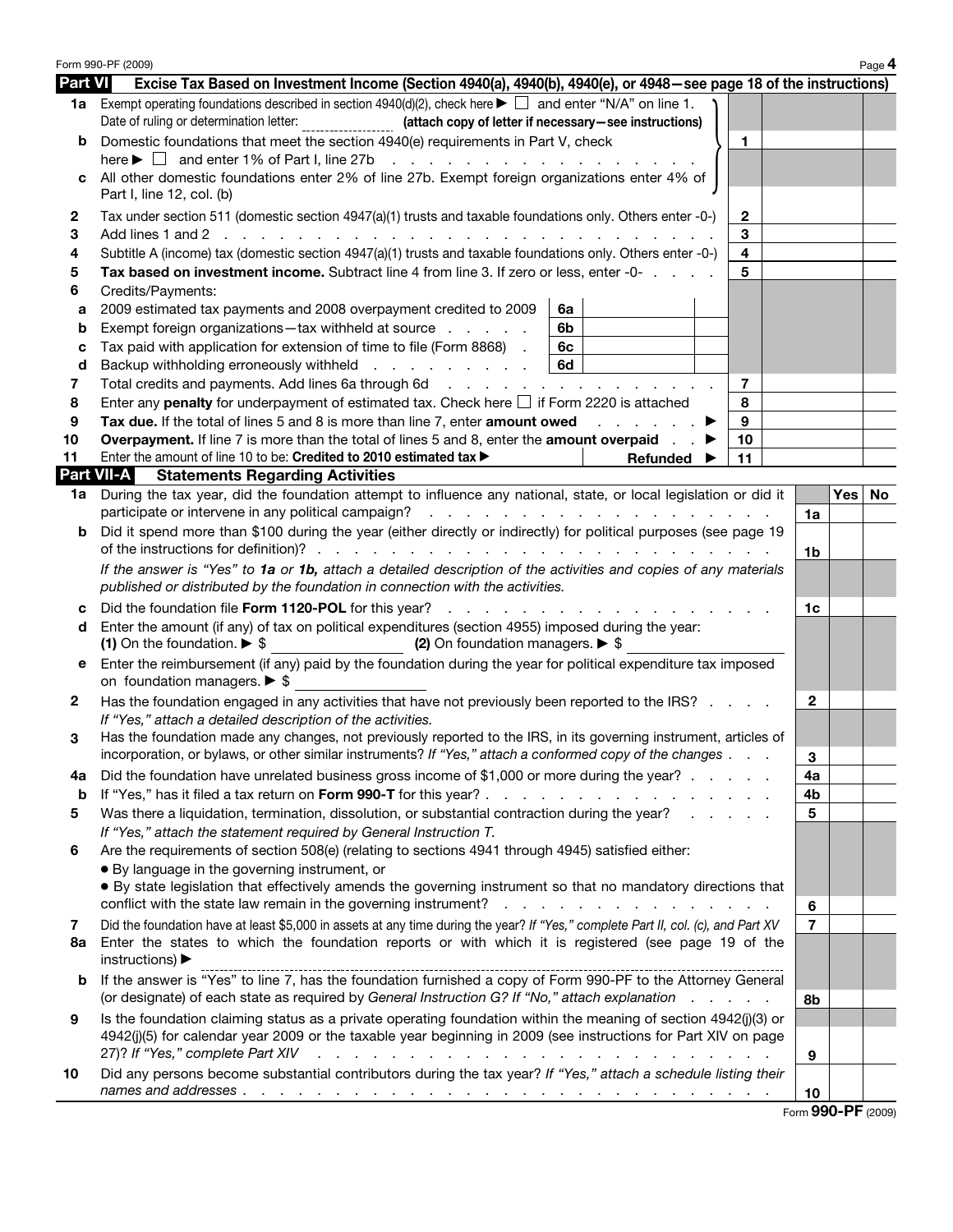| Part VII-A<br><b>Statements Regarding Activities (continued)</b>                                                                                                                                                                                                                                                                                                                                                                                                                                                                            |                                                     |                    |     |           |
|---------------------------------------------------------------------------------------------------------------------------------------------------------------------------------------------------------------------------------------------------------------------------------------------------------------------------------------------------------------------------------------------------------------------------------------------------------------------------------------------------------------------------------------------|-----------------------------------------------------|--------------------|-----|-----------|
| At any time during the year, did the foundation, directly or indirectly, own a controlled entity within the<br>11<br>meaning of section 512(b)(13)? If "Yes," attach schedule (see page 20 of the instructions)                                                                                                                                                                                                                                                                                                                             |                                                     | 11                 |     |           |
| Did the foundation acquire a direct or indirect interest in any applicable insurance contract before<br>12                                                                                                                                                                                                                                                                                                                                                                                                                                  |                                                     | 12                 |     |           |
| Did the foundation comply with the public inspection requirements for its annual returns and exemption application?<br>13                                                                                                                                                                                                                                                                                                                                                                                                                   |                                                     | 13                 |     |           |
| ${\sf Website\,\,address\,\,} \blacktriangleright\,\, \underbrace{\qquad \qquad }_{\qquad \qquad ~~\qquad \qquad ~~\qquad \qquad ~~\qquad \qquad ~~\qquad \qquad ~~\qquad \qquad ~~\qquad \qquad ~~\qquad \qquad ~~\qquad \qquad ~~\qquad \qquad ~~\qquad \qquad ~~\qquad \qquad ~~\qquad \qquad ~~\qquad \qquad ~~\qquad \qquad ~~\qquad \qquad ~~\qquad \qquad ~~\qquad \qquad ~~\qquad \qquad ~~\qquad \qquad ~~\qquad \qquad ~~\qquad \qquad ~~\qquad \qquad ~~\qquad \qquad ~~\qquad \qquad ~~\qquad \qquad ~~\qquad \qquad ~~\$<br>14 |                                                     |                    |     |           |
| Located at $\blacktriangleright$<br>$ZIP+4$                                                                                                                                                                                                                                                                                                                                                                                                                                                                                                 | ---------------------------                         |                    |     |           |
| Section 4947(a)(1) nonexempt charitable trusts filing Form 990-PF in lieu of Form 1041 - Check here.<br>15<br>15                                                                                                                                                                                                                                                                                                                                                                                                                            |                                                     |                    |     |           |
| <b>Part VII-B</b><br>Statements Regarding Activities for Which Form 4720 May Be Required                                                                                                                                                                                                                                                                                                                                                                                                                                                    |                                                     |                    |     |           |
| File Form 4720 if any item is checked in the "Yes" column, unless an exception applies.                                                                                                                                                                                                                                                                                                                                                                                                                                                     |                                                     |                    | Yes | <b>No</b> |
| During the year did the foundation (either directly or indirectly):<br>1a<br>(1) Engage in the sale or exchange, or leasing of property with a disqualified person?<br>$\Box$ Yes<br>(2) Borrow money from, lend money to, or otherwise extend credit to (or accept it from) a                                                                                                                                                                                                                                                              | $\Box$ No                                           |                    |     |           |
| ∣ ∣Yes<br>(3) Furnish goods, services, or facilities to (or accept them from) a disqualified person? $\Box$ Yes<br>(4) Pay compensation to, or pay or reimburse the expenses of, a disqualified person?<br>$\Box$ Yes<br>(5) Transfer any income or assets to a disqualified person (or make any of either available for<br>∣ ∣Yes                                                                                                                                                                                                          | $\Box$ No<br>$\blacksquare$ No<br>$\Box$ No<br>∣ No |                    |     |           |
| (6) Agree to pay money or property to a government official? (Exception. Check "No" if the<br>foundation agreed to make a grant to or to employ the official for a period after<br>termination of government service, if terminating within 90 days.) $\ldots$ $\Box$ Yes                                                                                                                                                                                                                                                                   | ∣ ∣No                                               |                    |     |           |
| If any answer is "Yes" to $1a(1)$ -(6), did any of the acts fail to qualify under the exceptions described in Regulations<br>b<br>section 53.4941(d)-3 or in a current notice regarding disaster assistance (see page 20 of the instructions)?                                                                                                                                                                                                                                                                                              |                                                     | 1b                 |     |           |
| Organizations relying on a current notice regarding disaster assistance check here entitled as a control of the                                                                                                                                                                                                                                                                                                                                                                                                                             | ▶ │ │                                               |                    |     |           |
| Did the foundation engage in a prior year in any of the acts described in 1a, other than excepted acts, that<br>с<br>were not corrected before the first day of the tax year beginning in 2009?<br>and the contract of the contract of the                                                                                                                                                                                                                                                                                                  |                                                     | 1c                 |     |           |
| Taxes on failure to distribute income (section 4942) (does not apply for years the foundation was a private<br>2<br>operating foundation defined in section 4942(j)(3) or 4942(j)(5)):                                                                                                                                                                                                                                                                                                                                                      |                                                     |                    |     |           |
| At the end of tax year 2009, did the foundation have any undistributed income (lines 6d and<br>а<br>If "Yes," list the years $\blacktriangleright$ 20, 20, 20, 20, 20                                                                                                                                                                                                                                                                                                                                                                       | ∣ ∣No                                               |                    |     |           |
| Are there any years listed in 2a for which the foundation is not applying the provisions of section $4942(a)(2)$<br>b<br>(relating to incorrect valuation of assets) to the year's undistributed income? (If applying section 4942(a)(2) to<br>all years listed, answer "No" and attach statement—see page 20 of the instructions.)                                                                                                                                                                                                         |                                                     |                    |     |           |
| If the provisions of section $4942(a)(2)$ are being applied to any of the years listed in 2a, list the years here.<br>c                                                                                                                                                                                                                                                                                                                                                                                                                     |                                                     | 2 <sub>b</sub>     |     |           |
| ▶ $20 \dots, 20 \dots, 20 \dots$<br>3a Did the foundation hold more than a 2% direct or indirect interest in any business enterprise<br>$\Box$ Yes                                                                                                                                                                                                                                                                                                                                                                                          | No                                                  |                    |     |           |
| <b>b</b> If "Yes," did it have excess business holdings in 2009 as a result of (1) any purchase by the foundation or<br>disqualified persons after May 26, 1969; (2) the lapse of the 5-year period (or longer period approved by the<br>Commissioner under section 4943(c)(7)) to dispose of holdings acquired by gift or bequest; or (3) the lapse of<br>the 10-, 15-, or 20-year first phase holding period? (Use Schedule C, Form 4720, to determine if the                                                                             |                                                     | 3b                 |     |           |
| Did the foundation invest during the year any amount in a manner that would jeopardize its charitable purposes?<br>4a                                                                                                                                                                                                                                                                                                                                                                                                                       |                                                     | 4a                 |     |           |
| Did the foundation make any investment in a prior year (but after December 31, 1969) that could jeopardize its<br>b<br>charitable purpose that had not been removed from jeopardy before the first day of the tax year beginning in 2009?                                                                                                                                                                                                                                                                                                   |                                                     | 4b                 |     |           |
|                                                                                                                                                                                                                                                                                                                                                                                                                                                                                                                                             |                                                     | Form 990-PF (2009) |     |           |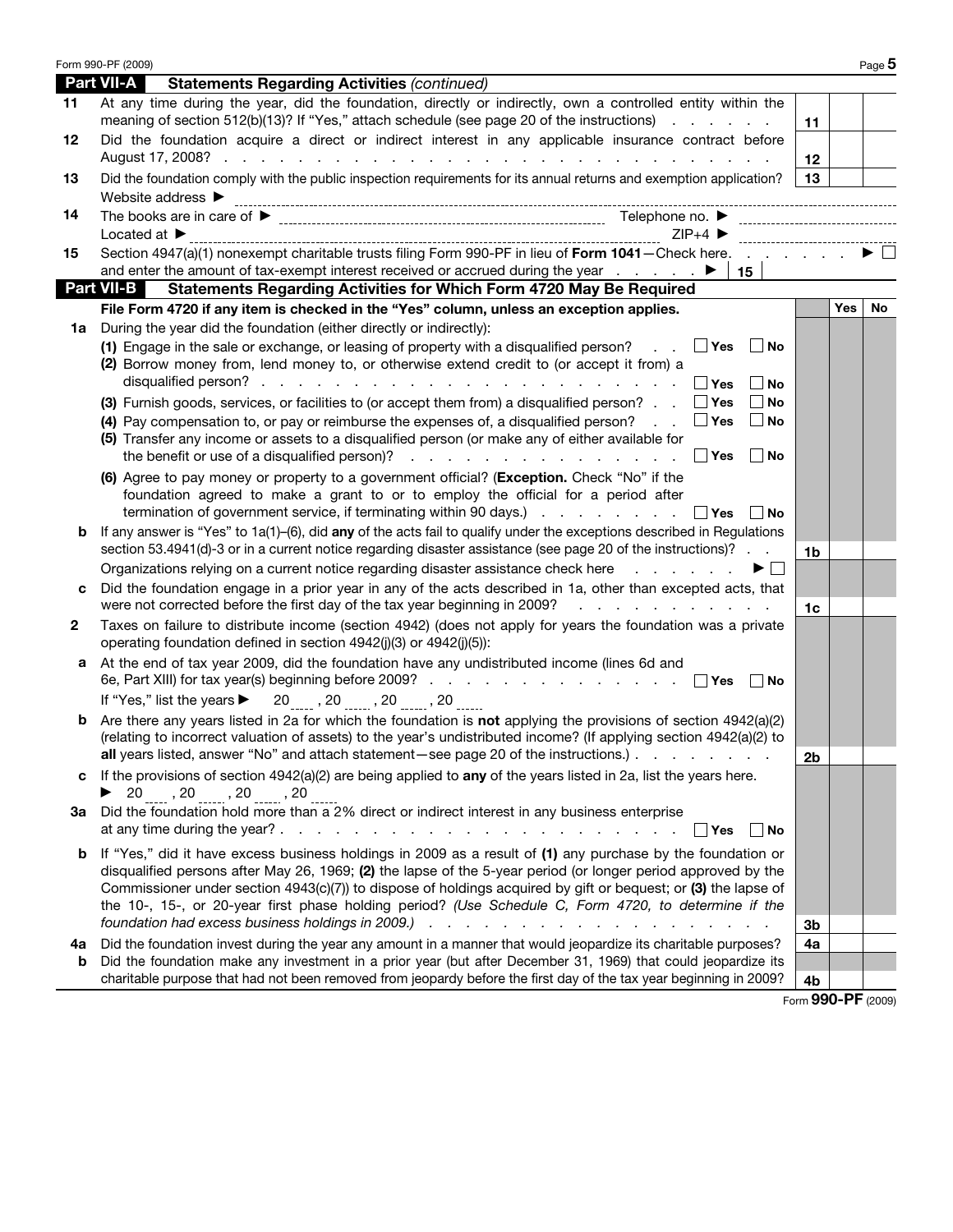|         | Form 990-PF (2009)                                                                                                                                                                                                                                                                                                                                                                                   |                                                                 |                                                 |                                                                             | Page $6$                                 |  |  |  |  |
|---------|------------------------------------------------------------------------------------------------------------------------------------------------------------------------------------------------------------------------------------------------------------------------------------------------------------------------------------------------------------------------------------------------------|-----------------------------------------------------------------|-------------------------------------------------|-----------------------------------------------------------------------------|------------------------------------------|--|--|--|--|
|         | <b>Part VII-B</b><br>Statements Regarding Activities for Which Form 4720 May Be Required (continued)                                                                                                                                                                                                                                                                                                 |                                                                 |                                                 |                                                                             |                                          |  |  |  |  |
| 5а      | During the year did the foundation pay or incur any amount to:<br>(1) Carry on propaganda, or otherwise attempt to influence legislation (section 4945(e))?<br>. I Yes I No<br>(2) Influence the outcome of any specific public election (see section 4955); or to carry on,<br>directly or indirectly, any voter registration drive?<br>المنافر والمنافر والمنافر والمنافر والمنافر<br>∣ ∣Yes<br>Nο |                                                                 |                                                 |                                                                             |                                          |  |  |  |  |
|         | (3) Provide a grant to an individual for travel, study, or other similar purposes?<br>∣ ∣Yes<br>l No<br>(4) Provide a grant to an organization other than a charitable, etc., organization described in<br>section 509(a)(1), (2), or (3), or section $4940(d)(2)$ ? (see page 22 of the instructions) .<br>∣ ∣ Yes<br>∣ ∣No                                                                         |                                                                 |                                                 |                                                                             |                                          |  |  |  |  |
|         | (5) Provide for any purpose other than religious, charitable, scientific, literary, or educational<br>purposes, or for the prevention of cruelty to children or animals?                                                                                                                                                                                                                             |                                                                 |                                                 | ∣ ∣Yes<br>l No                                                              |                                          |  |  |  |  |
| b       | If any answer is "Yes" to 5a(1)-(5), did any of the transactions fail to qualify under the exceptions described in<br>Regulations section 53.4945 or in a current notice regarding disaster assistance (see page 22 of the instructions)?                                                                                                                                                            |                                                                 |                                                 |                                                                             | 5b                                       |  |  |  |  |
| c       | Organizations relying on a current notice regarding disaster assistance check here<br>$\mathbf{L}$<br>If the answer is "Yes" to question 5a(4), does the foundation claim exemption from the tax<br>because it maintained expenditure responsibility for the grant?<br>∣ ∣Yes<br>∣No                                                                                                                 |                                                                 |                                                 |                                                                             |                                          |  |  |  |  |
| 6a      | If "Yes," attach the statement required by Regulations section 53.4945-5(d).<br>Did the foundation, during the year, receive any funds, directly or indirectly, to pay premiums<br>on a personal benefit contract?<br><b>Contract Contract</b>                                                                                                                                                       | the contract of the contract of the contract of                 |                                                 | $\mathsf{Yes}$<br>l No                                                      |                                          |  |  |  |  |
| b       | Did the foundation, during the year, pay premiums, directly or indirectly, on a personal benefit contract?<br>If "Yes" to 6b, file Form 8870.                                                                                                                                                                                                                                                        |                                                                 |                                                 |                                                                             | 6b                                       |  |  |  |  |
| 7a<br>b | At any time during the tax year, was the foundation a party to a prohibited tax shelter transaction?<br>If yes, did the foundation receive any proceeds or have any net income attributable to the transaction?                                                                                                                                                                                      |                                                                 |                                                 | $\Box$ Yes<br>l No                                                          | 7b                                       |  |  |  |  |
|         | Information About Officers, Directors, Trustees, Foundation Managers, Highly Paid Employees,<br><b>Part VIII</b><br>and Contractors                                                                                                                                                                                                                                                                  |                                                                 |                                                 |                                                                             |                                          |  |  |  |  |
|         | List all officers, directors, trustees, foundation managers and their compensation (see page 22 of the instructions).                                                                                                                                                                                                                                                                                |                                                                 |                                                 |                                                                             |                                          |  |  |  |  |
|         | (a) Name and address                                                                                                                                                                                                                                                                                                                                                                                 | (b) Title, and average<br>hours per week<br>devoted to position | (c) Compensation<br>(If not paid, enter<br>-0-) | (d) Contributions to<br>employee benefit plans<br>and deferred compensation | (e) Expense account,<br>other allowances |  |  |  |  |
|         |                                                                                                                                                                                                                                                                                                                                                                                                      |                                                                 |                                                 |                                                                             |                                          |  |  |  |  |
|         |                                                                                                                                                                                                                                                                                                                                                                                                      |                                                                 |                                                 |                                                                             |                                          |  |  |  |  |
|         |                                                                                                                                                                                                                                                                                                                                                                                                      |                                                                 |                                                 |                                                                             |                                          |  |  |  |  |

**2 Compensation of five highest-paid employees (other than those included on line 1—see page 23 of the instructions). If none, enter "NONE."**

| (a) Name and address of each employee paid more than \$50,000 | (b) Title, and average<br>hours per week<br>devoted to position | (c) Compensation | (d) Contributions to | employee benefit<br>plans and deferred<br>compensation<br>compensation |  |
|---------------------------------------------------------------|-----------------------------------------------------------------|------------------|----------------------|------------------------------------------------------------------------|--|
|                                                               |                                                                 |                  |                      |                                                                        |  |
|                                                               |                                                                 |                  |                      |                                                                        |  |
|                                                               |                                                                 |                  |                      |                                                                        |  |
|                                                               |                                                                 |                  |                      |                                                                        |  |
|                                                               |                                                                 |                  |                      |                                                                        |  |
|                                                               |                                                                 |                  |                      |                                                                        |  |
|                                                               |                                                                 |                  |                      |                                                                        |  |
| Form 990-PF (2009)                                            |                                                                 |                  |                      |                                                                        |  |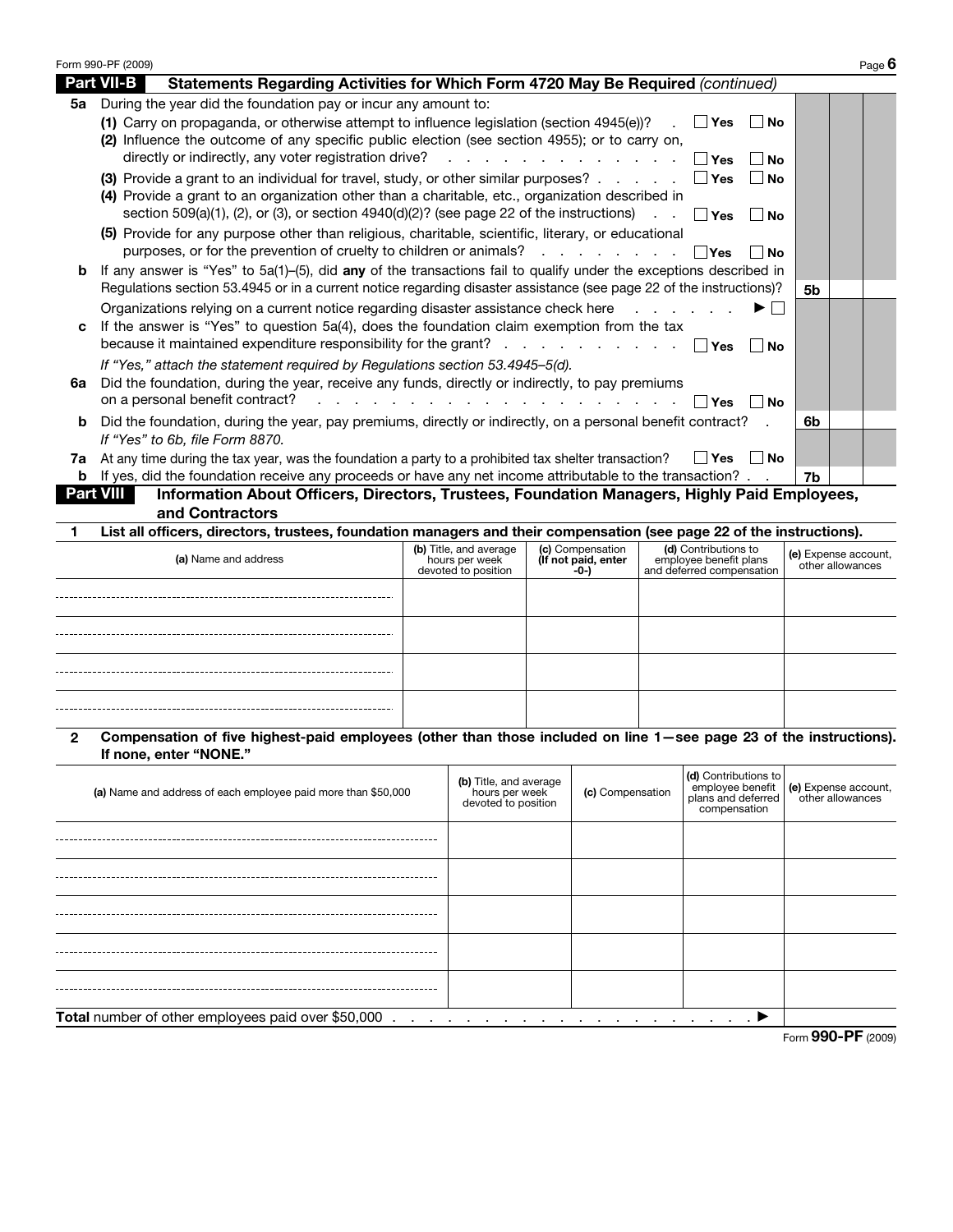|   | Form 990-PF (2009)                                                                                                                                                                                                | Page 7             |
|---|-------------------------------------------------------------------------------------------------------------------------------------------------------------------------------------------------------------------|--------------------|
|   | Information About Officers, Directors, Trustees, Foundation Managers, Highly Paid Employees,<br><b>Part VIII</b><br>and Contractors (continued)                                                                   |                    |
| 3 | Five highest-paid independent contractors for professional services (see page 23 of the instructions). If none, enter "NONE."                                                                                     |                    |
|   | (a) Name and address of each person paid more than \$50,000<br>(b) Type of service                                                                                                                                | (c) Compensation   |
|   |                                                                                                                                                                                                                   |                    |
|   |                                                                                                                                                                                                                   |                    |
|   |                                                                                                                                                                                                                   |                    |
|   |                                                                                                                                                                                                                   |                    |
|   |                                                                                                                                                                                                                   |                    |
|   |                                                                                                                                                                                                                   |                    |
|   |                                                                                                                                                                                                                   |                    |
|   |                                                                                                                                                                                                                   |                    |
|   |                                                                                                                                                                                                                   |                    |
|   | Total number of others receiving over \$50,000 for professional services ▶                                                                                                                                        |                    |
|   | Part IX-A<br><b>Summary of Direct Charitable Activities</b>                                                                                                                                                       |                    |
|   |                                                                                                                                                                                                                   |                    |
|   | List the foundation's four largest direct charitable activities during the tax year. Include relevant statistical information such as the number of                                                               | Expenses           |
|   | organizations and other beneficiaries served, conferences convened, research papers produced, etc.                                                                                                                |                    |
| 1 |                                                                                                                                                                                                                   |                    |
|   |                                                                                                                                                                                                                   |                    |
| 2 |                                                                                                                                                                                                                   |                    |
|   |                                                                                                                                                                                                                   |                    |
|   |                                                                                                                                                                                                                   |                    |
| 3 |                                                                                                                                                                                                                   |                    |
|   |                                                                                                                                                                                                                   |                    |
|   |                                                                                                                                                                                                                   |                    |
| 4 |                                                                                                                                                                                                                   |                    |
|   |                                                                                                                                                                                                                   |                    |
|   |                                                                                                                                                                                                                   |                    |
|   | Part IX-B<br><b>Summary of Program-Related Investments</b> (see page 24 of the instructions)<br>Describe the two largest program-related investments made by the foundation during the tax year on lines 1 and 2. | Amount             |
| 1 |                                                                                                                                                                                                                   |                    |
|   |                                                                                                                                                                                                                   |                    |
|   |                                                                                                                                                                                                                   |                    |
| 2 |                                                                                                                                                                                                                   |                    |
|   |                                                                                                                                                                                                                   |                    |
|   |                                                                                                                                                                                                                   |                    |
|   | All other program-related investments. See page 24 of the instructions.                                                                                                                                           |                    |
| 3 |                                                                                                                                                                                                                   |                    |
|   |                                                                                                                                                                                                                   |                    |
|   |                                                                                                                                                                                                                   |                    |
|   | $\sim$                                                                                                                                                                                                            |                    |
|   |                                                                                                                                                                                                                   | Form 990-PF (2009) |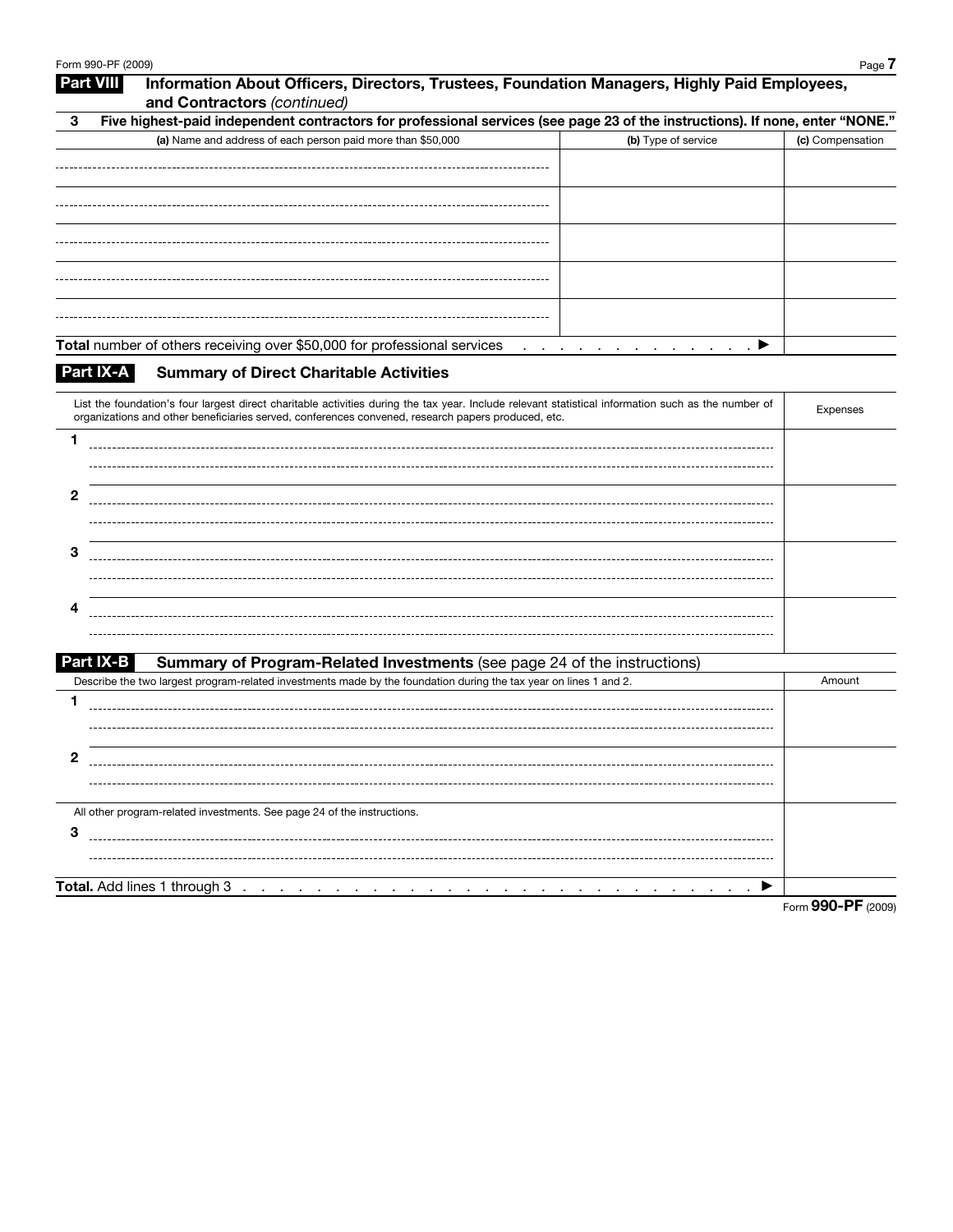|                | Form 990-PF (2009)                                                                                                                                                                                                                      |                         | Page 8 |
|----------------|-----------------------------------------------------------------------------------------------------------------------------------------------------------------------------------------------------------------------------------------|-------------------------|--------|
| Part X         | Minimum Investment Return (All domestic foundations must complete this part. Foreign foundations,<br>see page 24 of the instructions.)                                                                                                  |                         |        |
| 1              | Fair market value of assets not used (or held for use) directly in carrying out charitable, etc.,<br>purposes:                                                                                                                          |                         |        |
| а              |                                                                                                                                                                                                                                         | 1a                      |        |
| b              |                                                                                                                                                                                                                                         | 1b                      |        |
| с              | Fair market value of all other assets (see page 24 of the instructions)                                                                                                                                                                 | 1 <sub>c</sub>          |        |
| d              |                                                                                                                                                                                                                                         | 1d                      |        |
| е              | Reduction claimed for blockage or other factors reported on lines 1a and                                                                                                                                                                |                         |        |
|                | 1c (attach detailed explanation). $\ldots$ $\ldots$ $\ldots$ $\ldots$ $\ldots$ $\ldots$   1e                                                                                                                                            |                         |        |
| 2              |                                                                                                                                                                                                                                         | $\mathbf{2}$            |        |
| 3              |                                                                                                                                                                                                                                         | 3                       |        |
| 4              | Cash deemed held for charitable activities. Enter 1 1/2 % of line 3 (for greater amount, see page 25 of                                                                                                                                 |                         |        |
|                |                                                                                                                                                                                                                                         | 4                       |        |
| 5              | Net value of noncharitable-use assets. Subtract line 4 from line 3. Enter here and on Part V, line 4                                                                                                                                    | 5                       |        |
| 6              |                                                                                                                                                                                                                                         | 6                       |        |
| <b>Part XI</b> | Distributable Amount (see page 25 of the instructions) (Section 4942(j)(3) and (j)(5) private operating<br>foundations and certain foreign organizations check here $\blacktriangleright \Box$ and do not complete this part.)          |                         |        |
| 1              |                                                                                                                                                                                                                                         | $\mathbf{1}$            |        |
| 2a             | Tax on investment income for 2009 from Part VI, line 5 $\ldots$ $\ldots$ $\ldots$   2a                                                                                                                                                  |                         |        |
| b              | Income tax for 2009. (This does not include the tax from Part VI.) $\ldots$   2b                                                                                                                                                        |                         |        |
| c              | Add lines 2a and 2b<br>والمتعاون والمتعاون والمتعاون والمتعاونة والمتعاونة والمتعاونة والمتعاونة والمتعاونة والمتعاونة                                                                                                                  | 2c                      |        |
| 3              | Distributable amount before adjustments. Subtract line 2c from line 1                                                                                                                                                                   | 3                       |        |
| 4              | Recoveries of amounts treated as qualifying distributions enterstanded as $\sim$ . The state of a state of a state of $\sim$                                                                                                            | $\overline{\mathbf{4}}$ |        |
| 5              |                                                                                                                                                                                                                                         | 5                       |        |
| 6              | Deduction from distributable amount (see page 25 of the instructions)                                                                                                                                                                   | 6                       |        |
| 7              | Distributable amount as adjusted. Subtract line 6 from line 5. Enter here and on Part XIII,                                                                                                                                             |                         |        |
|                | line 1<br>and a construction of the construction of the construction of the construction of the construction of the construction of the construction of the construction of the construction of the construction of the construction of | $\overline{7}$          |        |
|                | <b>Part XII</b> Qualifying Distributions (see page 25 of the instructions)                                                                                                                                                              |                         |        |
| 1              | Amounts paid (including administrative expenses) to accomplish charitable, etc., purposes:                                                                                                                                              |                         |        |
| a              | Expenses, contributions, gifts, etc. - total from Part I, column (d), line 26                                                                                                                                                           | 1a                      |        |
| b              | Program-related investments-total from Part IX-B                                                                                                                                                                                        | 1b                      |        |
| $\mathbf{2}$   | Amounts paid to acquire assets used (or held for use) directly in carrying out charitable, etc.,                                                                                                                                        | $\mathbf{2}$            |        |
| 3.             | Amounts set aside for specific charitable projects that satisfy the:                                                                                                                                                                    |                         |        |
| a              |                                                                                                                                                                                                                                         | 3a                      |        |
| b              |                                                                                                                                                                                                                                         | 3b                      |        |
| 4              | Qualifying distributions. Add lines 1a through 3b. Enter here and on Part V, line 8, and Part XIII, line 4                                                                                                                              | 4                       |        |
| 5              | Foundations that qualify under section 4940(e) for the reduced rate of tax on net investment income.                                                                                                                                    |                         |        |
|                | Enter 1% of Part I, line 27b (see page 26 of the instructions)<br>the contract of the contract of the contract of                                                                                                                       | 5                       |        |
| 6              | Adjusted qualifying distributions. Subtract line 5 from line 4<br>.                                                                                                                                                                     | 6                       |        |
|                | Note. The amount on line 6 will be used in Part V, column (b), in subsequent years when calculating whether the foundation                                                                                                              |                         |        |
|                | qualifies for the section 4940(e) reduction of tax in those years.                                                                                                                                                                      |                         |        |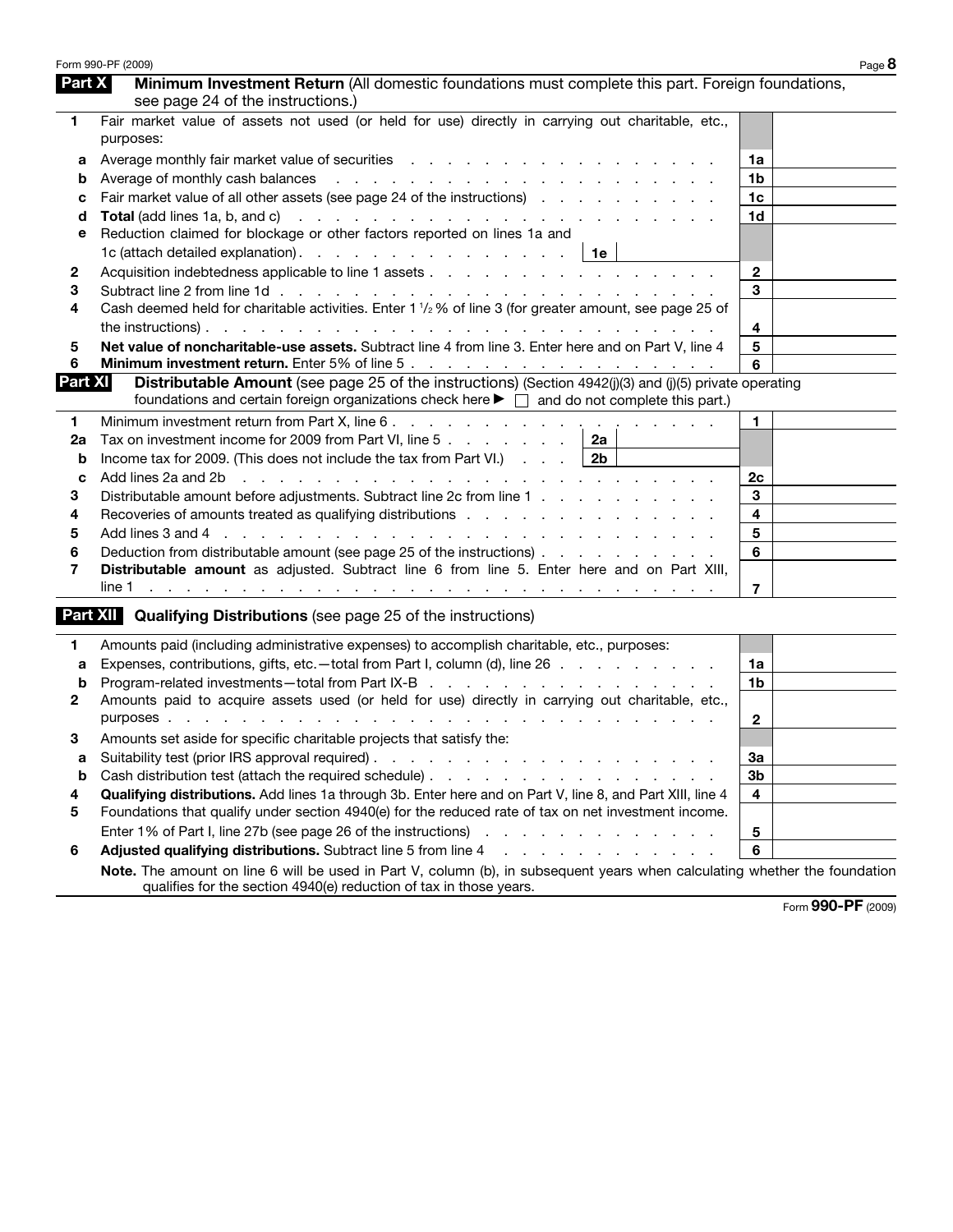|        | Form 990-PF (2009)                                                                                                                                                                |               |                            |             | Page 9      |
|--------|-----------------------------------------------------------------------------------------------------------------------------------------------------------------------------------|---------------|----------------------------|-------------|-------------|
|        | <b>Part XIII</b><br><b>Undistributed Income</b> (see page 26 of the instructions)                                                                                                 |               |                            |             |             |
| 1      | Distributable amount for 2009 from Part XI,<br>$line 7$ $\ldots$ $\ldots$ $\ldots$                                                                                                | (a)<br>Corpus | (b)<br>Years prior to 2008 | (c)<br>2008 | (d)<br>2009 |
| 2      | Undistributed income, if any, as of the end of 2009:                                                                                                                              |               |                            |             |             |
| а      | Enter amount for 2008 only                                                                                                                                                        |               |                            |             |             |
| b      | Total for prior years: 20 _____, 20 ______, 20                                                                                                                                    |               |                            |             |             |
| 3      | Excess distributions carryover, if any, to 2009:                                                                                                                                  |               |                            |             |             |
| a      | From 2004<br>and the contract of the state                                                                                                                                        |               |                            |             |             |
| b<br>С | From 2005<br>and the contract of the con-<br>From 2006 $\, \cdot \,$ $\, \cdot \,$ $\, \cdot \,$ $\, \cdot \,$ $\,$ $\,$ $\,$                                                     |               |                            |             |             |
| d      | and the control of the control of<br>From 2007<br>and the contract of the state                                                                                                   |               |                            |             |             |
| е      | From 2008<br>and a state of the state                                                                                                                                             |               |                            |             |             |
| f      | Total of lines 3a through e                                                                                                                                                       |               |                            |             |             |
| 4      | Qualifying distributions for 2009 from Part XII,<br>line 4: $\triangleright$ \$                                                                                                   |               |                            |             |             |
| а      | Applied to 2008, but not more than line 2a.                                                                                                                                       |               |                            |             |             |
| b      | Applied to undistributed income of prior years                                                                                                                                    |               |                            |             |             |
|        | (Election required - see page 26 of the instructions)<br>Treated as distributions out of corpus (Election                                                                         |               |                            |             |             |
|        | required-see page 26 of the instructions).                                                                                                                                        |               |                            |             |             |
| d      | Applied to 2009 distributable amount<br>$\mathcal{L}^{\text{max}}$                                                                                                                |               |                            |             |             |
| е<br>5 | Remaining amount distributed out of corpus<br>Excess distributions carryover applied to 2009                                                                                      |               |                            |             |             |
|        | (If an amount appears in column (d), the same                                                                                                                                     |               |                            |             |             |
|        | amount must be shown in column (a).)                                                                                                                                              |               |                            |             |             |
| 6      | Enter the net total of each column as<br>indicated below:                                                                                                                         |               |                            |             |             |
| а      | Corpus. Add lines 3f, 4c, and 4e. Subtract line 5                                                                                                                                 |               |                            |             |             |
| b      | Prior years' undistributed income. Subtract<br>line 4b from line 2b<br>$\mathcal{L} = \mathcal{L}$                                                                                |               |                            |             |             |
| с      | Enter the amount of prior years' undistributed<br>income for which a notice of deficiency has<br>been issued, or on which the section 4942(a)<br>tax has been previously assessed |               |                            |             |             |
| d      | Subtract line 6c from line 6b. Taxable<br>amount-see page 27 of the instructions                                                                                                  |               |                            |             |             |
| е      | Undistributed income for 2008. Subtract line<br>4a from line 2a. Taxable amount-see page<br>27 of the instructions                                                                |               |                            |             |             |
| f      | Undistributed income for 2009. Subtract lines<br>4d and 5 from line 1. This amount must be<br>distributed in 2010 $\ldots$ $\ldots$ $\ldots$ $\ldots$                             |               |                            |             |             |
| 7      | Amounts treated as distributions out of corpus<br>to satisfy requirements imposed by section<br>170(b)(1)(F) or 4942(g)(3) (see page 27 of the<br>$instructions)$                 |               |                            |             |             |
| 8      | Excess distributions carryover from 2004 not<br>applied on line 5 or line 7 (see page 27 of the<br>$instructions)$                                                                |               |                            |             |             |
| 9      | Excess distributions carryover to 2010.<br>Subtract lines 7 and 8 from line 6a                                                                                                    |               |                            |             |             |
| 10     | Analysis of line 9:                                                                                                                                                               |               |                            |             |             |
| a      | Excess from 2005 $\ldots$ $\ldots$                                                                                                                                                |               |                            |             |             |
| b      | Excess from 2006 $\ldots$ $\ldots$                                                                                                                                                |               |                            |             |             |
| С      | Excess from 2007 $\ldots$ $\ldots$                                                                                                                                                |               |                            |             |             |
| d<br>е | Excess from 2008 $\ldots$ $\Box$<br>Excess from 2009 $\ldots$ .                                                                                                                   |               |                            |             |             |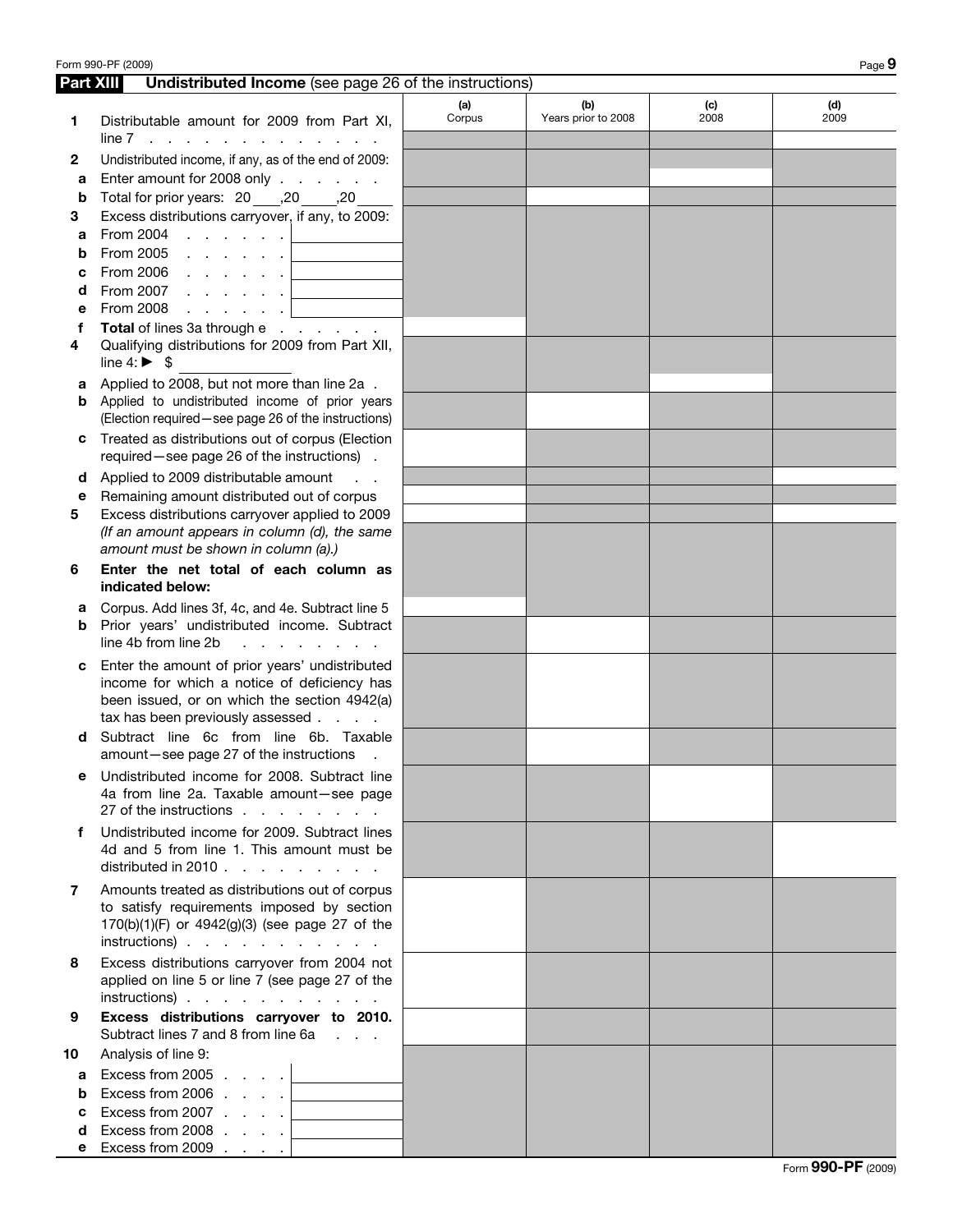|                 | Form 990-PF (2009)                                                                                                                                                                                                                                                                                                                                                                                                                              |          |          |               |            | Page $10$                       |
|-----------------|-------------------------------------------------------------------------------------------------------------------------------------------------------------------------------------------------------------------------------------------------------------------------------------------------------------------------------------------------------------------------------------------------------------------------------------------------|----------|----------|---------------|------------|---------------------------------|
| <b>Part XIV</b> | Private Operating Foundations (see page 27 of the instructions and Part VII-A, question 9)                                                                                                                                                                                                                                                                                                                                                      |          |          |               |            |                                 |
|                 | 1a If the foundation has received a ruling or determination letter that it is a private operating                                                                                                                                                                                                                                                                                                                                               |          |          |               |            |                                 |
|                 | foundation, and the ruling is effective for 2009, enter the date of the ruling ▶                                                                                                                                                                                                                                                                                                                                                                |          |          |               |            |                                 |
| b               | Check box to indicate whether the foundation is a private operating foundation described in section                                                                                                                                                                                                                                                                                                                                             |          |          |               |            | 4942(j)(3) or $\Box$ 4942(j)(5) |
| 2a              | Enter the lesser of the adjusted net<br>income from Part I or the minimum                                                                                                                                                                                                                                                                                                                                                                       | Tax year |          | Prior 3 years |            | (e) Total                       |
|                 | investment return from Part X for                                                                                                                                                                                                                                                                                                                                                                                                               | (a) 2009 | (b) 2008 | (c) 2007      | $(d)$ 2006 |                                 |
|                 | each year listed $\ldots$ $\ldots$ $\ldots$                                                                                                                                                                                                                                                                                                                                                                                                     |          |          |               |            |                                 |
| b               | 85% of line 2a<br>and a state of the state of the state of                                                                                                                                                                                                                                                                                                                                                                                      |          |          |               |            |                                 |
| c               | Qualifying distributions from Part XII,<br>line 4 for each year listed $\ldots$ .                                                                                                                                                                                                                                                                                                                                                               |          |          |               |            |                                 |
| d               | Amounts included in line 2c not used directly<br>for active conduct of exempt activities                                                                                                                                                                                                                                                                                                                                                        |          |          |               |            |                                 |
| е               | Qualifying distributions made directly<br>for active conduct of exempt activities.<br>Subtract line 2d from line 2c<br>$\mathcal{L}^{\text{max}}$ and $\mathcal{L}^{\text{max}}$                                                                                                                                                                                                                                                                |          |          |               |            |                                 |
| З               | Complete 3a, b, or c for the<br>alternative test relied upon:                                                                                                                                                                                                                                                                                                                                                                                   |          |          |               |            |                                 |
| а               | "Assets" alternative test-enter:                                                                                                                                                                                                                                                                                                                                                                                                                |          |          |               |            |                                 |
|                 | $(1)$ Value of all assets $\ldots$ $\ldots$                                                                                                                                                                                                                                                                                                                                                                                                     |          |          |               |            |                                 |
|                 | (2) Value of assets qualifying under                                                                                                                                                                                                                                                                                                                                                                                                            |          |          |               |            |                                 |
|                 | section 4942(j)(3)(B)(i)                                                                                                                                                                                                                                                                                                                                                                                                                        |          |          |               |            |                                 |
| b               | "Endowment" alternative test-enter 2/3<br>of minimum investment return shown in<br>Part X, line 6 for each year listed $\ldots$ .                                                                                                                                                                                                                                                                                                               |          |          |               |            |                                 |
| с               | "Support" alternative test-enter:                                                                                                                                                                                                                                                                                                                                                                                                               |          |          |               |            |                                 |
|                 | (1) Total support other than gross<br>investment income<br>(interest,<br>dividends, rents, payments on<br>securities<br>loans<br>(section<br>$512(a)(5)$ , or royalties)                                                                                                                                                                                                                                                                        |          |          |               |            |                                 |
|                 | (2) Support from general public<br>5 or<br>more<br>exempt<br>and<br>organizations as provided in<br>section 4942(j)(3)(B)(iii)                                                                                                                                                                                                                                                                                                                  |          |          |               |            |                                 |
|                 | (3) Largest amount of support from                                                                                                                                                                                                                                                                                                                                                                                                              |          |          |               |            |                                 |
|                 | an exempt organization<br><b>Service</b> State                                                                                                                                                                                                                                                                                                                                                                                                  |          |          |               |            |                                 |
|                 | (4) Gross investment income                                                                                                                                                                                                                                                                                                                                                                                                                     |          |          |               |            |                                 |
| <b>Part XV</b>  | Supplementary Information (Complete this part only if the foundation had \$5,000 or more in assets at<br>any time during the year-see page 28 of the instructions.)                                                                                                                                                                                                                                                                             |          |          |               |            |                                 |
| 1.              | <b>Information Regarding Foundation Managers:</b>                                                                                                                                                                                                                                                                                                                                                                                               |          |          |               |            |                                 |
| а               | List any managers of the foundation who have contributed more than 2% of the total contributions received by the foundation                                                                                                                                                                                                                                                                                                                     |          |          |               |            |                                 |
|                 | before the close of any tax year (but only if they have contributed more than \$5,000). (See section 507(d)(2).)                                                                                                                                                                                                                                                                                                                                |          |          |               |            |                                 |
|                 |                                                                                                                                                                                                                                                                                                                                                                                                                                                 |          |          |               |            |                                 |
| b               | List any managers of the foundation who own 10% or more of the stock of a corporation (or an equally large portion of the                                                                                                                                                                                                                                                                                                                       |          |          |               |            |                                 |
|                 | ownership of a partnership or other entity) of which the foundation has a 10% or greater interest.                                                                                                                                                                                                                                                                                                                                              |          |          |               |            |                                 |
| $\mathbf{2}$    | Information Regarding Contribution, Grant, Gift, Loan, Scholarship, etc., Programs:<br>Check here $\blacktriangleright \Box$ if the foundation only makes contributions to preselected charitable organizations and does not accept<br>unsolicited requests for funds. If the foundation makes gifts, grants, etc. (see page 28 of the instructions) to individuals or<br>organizations under other conditions, complete items 2a, b, c, and d. |          |          |               |            |                                 |
| а               | The name, address, and telephone number of the person to whom applications should be addressed:                                                                                                                                                                                                                                                                                                                                                 |          |          |               |            |                                 |
| b               | The form in which applications should be submitted and information and materials they should include:                                                                                                                                                                                                                                                                                                                                           |          |          |               |            |                                 |
|                 |                                                                                                                                                                                                                                                                                                                                                                                                                                                 |          |          |               |            |                                 |

**c** Any submission deadlines:

**d** Any restrictions or limitations on awards, such as by geographical areas, charitable fields, kinds of institutions, or other factors: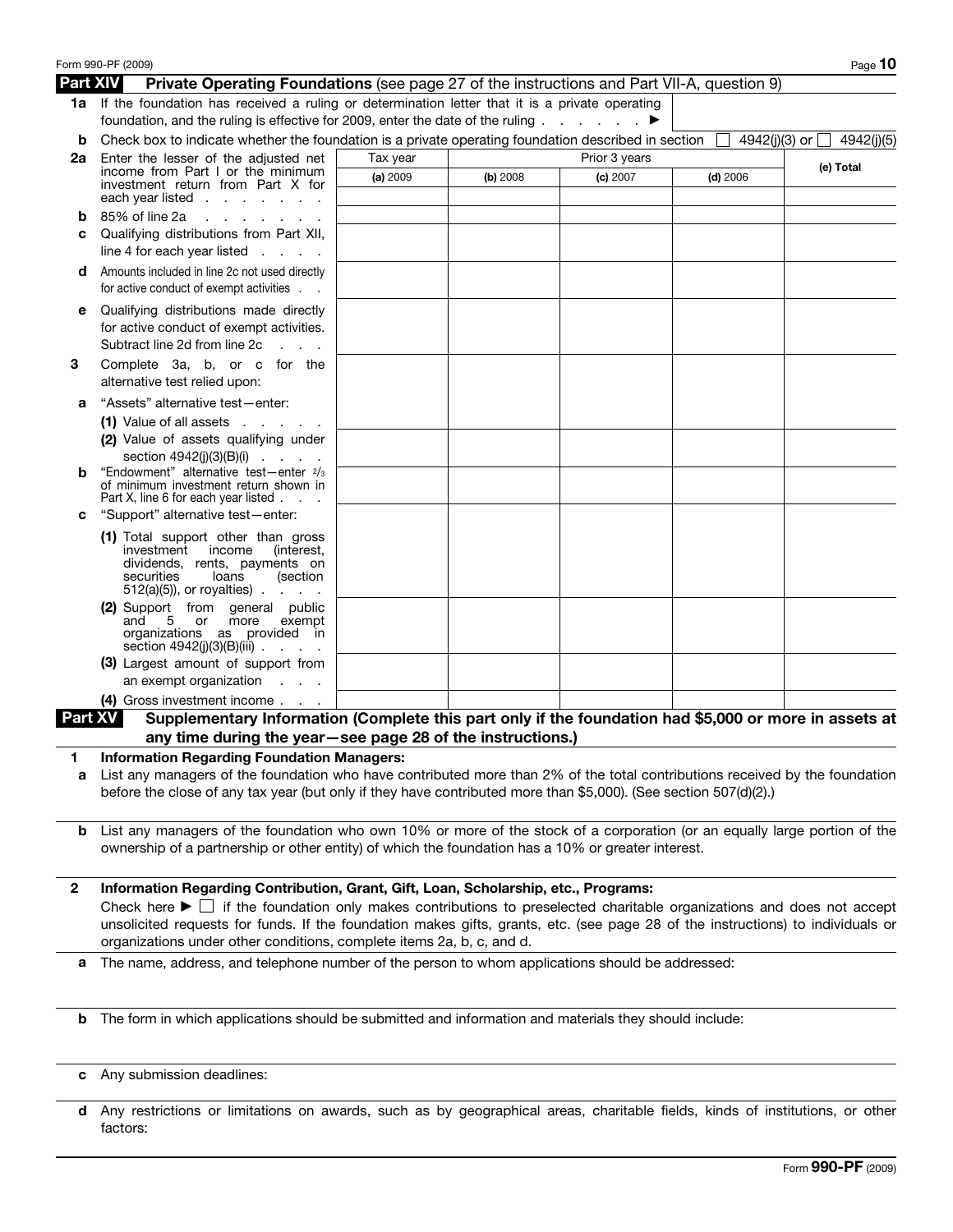|              | Form 990-PF (2009)                                                           |                                                                                                                    |                         |                                     | Page 11        |
|--------------|------------------------------------------------------------------------------|--------------------------------------------------------------------------------------------------------------------|-------------------------|-------------------------------------|----------------|
| Part XV      | <b>Supplementary Information (continued)</b>                                 |                                                                                                                    |                         |                                     |                |
| $\mathbf{3}$ | Grants and Contributions Paid During the Year or Approved for Future Payment |                                                                                                                    |                         |                                     |                |
|              | Recipient                                                                    | If recipient is an individual,<br>show any relationship to<br>any foundation manager<br>or substantial contributor | Foundation<br>status of | Purpose of grant or<br>contribution | Amount         |
|              | Name and address (home or business)                                          |                                                                                                                    | recipient               |                                     |                |
|              | a Paid during the year                                                       |                                                                                                                    |                         |                                     |                |
|              |                                                                              |                                                                                                                    |                         |                                     |                |
|              | <b>Total</b><br>$\cdot$                                                      |                                                                                                                    | $\cdot$<br>$\cdot$      | ▶                                   | 3a             |
|              | <b>b</b> Approved for future payment                                         |                                                                                                                    |                         |                                     |                |
|              | Total<br>$\sim$<br>$\sim$<br>$\sim$<br>$\sim$<br>$\overline{\phantom{a}}$    | $\blacksquare$                                                                                                     |                         | ▶                                   | 3 <sub>b</sub> |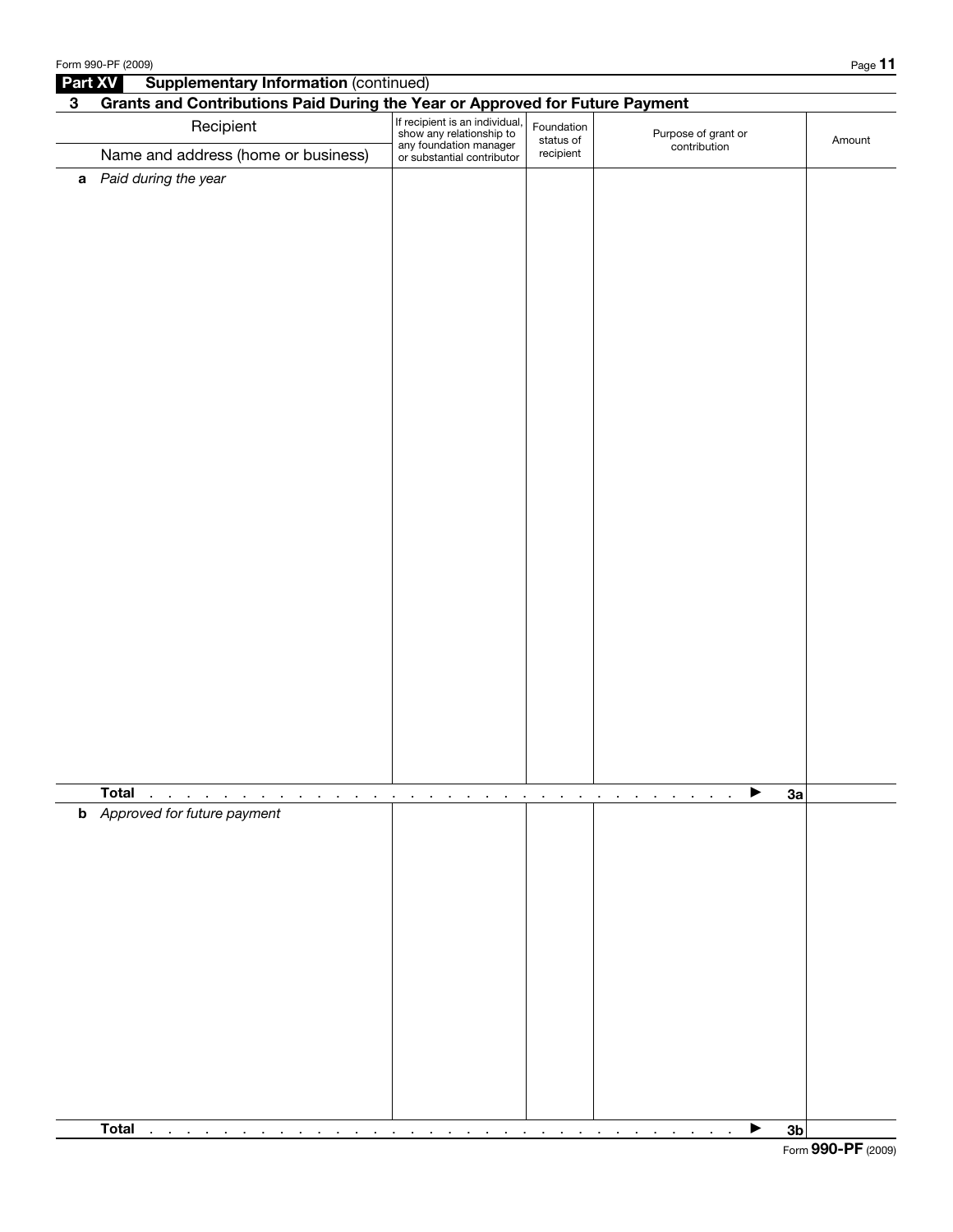|                                                   |                                      | Form 990-PF (2009)                                                                                                                                                                                                                                                                                                                                                                                                                                                                                                                                                                                                                                                                                                                                                                                                             |                                                                                                                                                                                                                                                                                                                            |                           |                                      |               | Page 12                                                 |  |  |  |
|---------------------------------------------------|--------------------------------------|--------------------------------------------------------------------------------------------------------------------------------------------------------------------------------------------------------------------------------------------------------------------------------------------------------------------------------------------------------------------------------------------------------------------------------------------------------------------------------------------------------------------------------------------------------------------------------------------------------------------------------------------------------------------------------------------------------------------------------------------------------------------------------------------------------------------------------|----------------------------------------------------------------------------------------------------------------------------------------------------------------------------------------------------------------------------------------------------------------------------------------------------------------------------|---------------------------|--------------------------------------|---------------|---------------------------------------------------------|--|--|--|
|                                                   | <b>Part XVI-A</b>                    | <b>Analysis of Income-Producing Activities</b>                                                                                                                                                                                                                                                                                                                                                                                                                                                                                                                                                                                                                                                                                                                                                                                 |                                                                                                                                                                                                                                                                                                                            |                           |                                      |               |                                                         |  |  |  |
| Enter gross amounts unless otherwise indicated.   |                                      |                                                                                                                                                                                                                                                                                                                                                                                                                                                                                                                                                                                                                                                                                                                                                                                                                                |                                                                                                                                                                                                                                                                                                                            | Unrelated business income | Excluded by section 512, 513, or 514 | (e)           |                                                         |  |  |  |
|                                                   |                                      |                                                                                                                                                                                                                                                                                                                                                                                                                                                                                                                                                                                                                                                                                                                                                                                                                                | (a)<br>Business code                                                                                                                                                                                                                                                                                                       | (b)<br>Amount             | (c)<br>Exclusion code                | (d)<br>Amount | Related or exempt<br>function income<br>(See page 28 of |  |  |  |
| 1.<br>2<br>З<br>4<br>5<br>6<br>8<br>9<br>10<br>11 | а<br>b<br>с<br>d<br>е<br>f<br>g<br>b | Program service revenue:<br>Fees and contracts from government agencies<br>Membership dues and assessments<br>$\mathcal{L}=\mathcal{L}=\mathcal{L}=\mathcal{L}$<br>Interest on savings and temporary cash investments<br>Dividends and interest from securities<br>Net rental income or (loss) from real estate:<br>a Debt-financed property<br>$\mathcal{A}$ , we can be a set of $\mathcal{A}$<br><b>b</b> Not debt-financed property<br>Net rental income or (loss) from personal property<br>Other investment income<br>Gain or (loss) from sales of assets other than inventory<br>Net income or (loss) from special events<br>Gross profit or (loss) from sales of inventory<br>Other revenue: a<br><u> 1989 - Johann Stein, marwolaethau a bhann an t-Amhair an t-Amhair an t-Amhair an t-Amhair an t-Amhair an t-A</u> |                                                                                                                                                                                                                                                                                                                            |                           |                                      |               | the instructions.)                                      |  |  |  |
|                                                   | с<br>d<br>е<br>Line No.<br>▼         | <u> 1989 - Johann Barn, mars and de Brasilian (b. 1989)</u><br><u> 1989 - Johann Barn, mars ann an t-Amhain ann an t-Amhain an t-Amhain an t-Amhain an t-Amhain an t-Amhain an t-</u><br>12 Subtotal. Add columns (b), (d), and (e)  <br><b>13 Total.</b> Add line 12, columns (b), (d), and (e) $\ldots$ $\ldots$ $\ldots$ $\ldots$ $\ldots$ $\ldots$ $\ldots$<br>(See worksheet in line 13 instructions on page 28 to verify calculations.)<br><b>Part XVI-B</b><br>instructions.)                                                                                                                                                                                                                                                                                                                                           | 13 $\qquad \qquad$<br>Relationship of Activities to the Accomplishment of Exempt Purposes<br>Explain below how each activity for which income is reported in column (e) of Part XVI-A contributed importantly to the accomplishment of the foundation's exempt purposes (other than by providing funds for such purposes). |                           |                                      |               |                                                         |  |  |  |
|                                                   |                                      |                                                                                                                                                                                                                                                                                                                                                                                                                                                                                                                                                                                                                                                                                                                                                                                                                                |                                                                                                                                                                                                                                                                                                                            |                           |                                      |               |                                                         |  |  |  |
|                                                   |                                      |                                                                                                                                                                                                                                                                                                                                                                                                                                                                                                                                                                                                                                                                                                                                                                                                                                |                                                                                                                                                                                                                                                                                                                            |                           |                                      |               |                                                         |  |  |  |